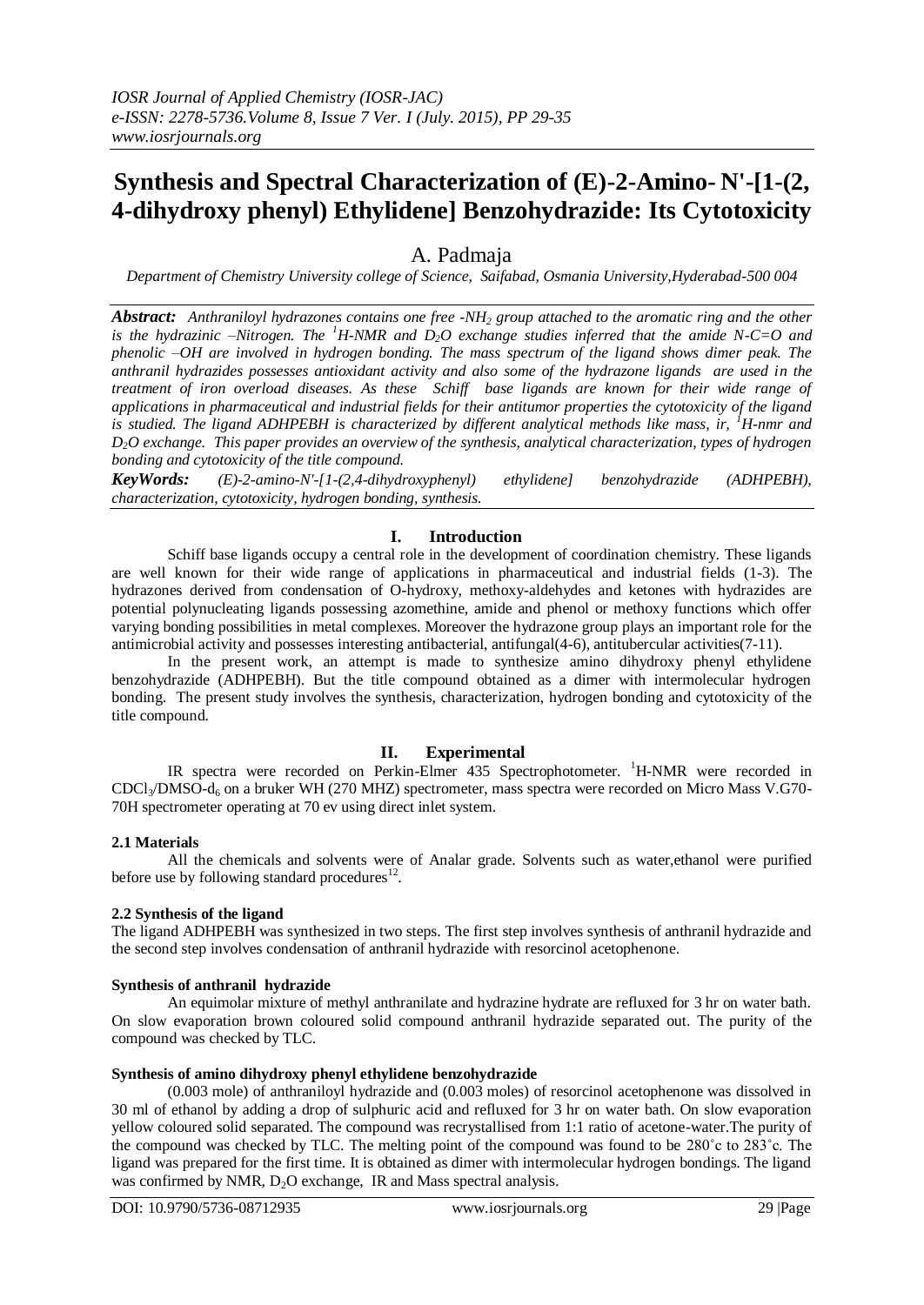

# **III. Results and Discussion**

**3.1 Mass Spectra**

The mass spectrum of the ligand exhibits molecular ion dimerization peak at  $m/z$  650 (2M+55)which is in good agreement with molecular mass of the ligand. The m/z value indicates that the ligand exists as dimer (fig.1).





## **3.2 Infrared Spectra**

The IR spectra of the ligad(ADHPEBH) exhibits strong absorptions at  $v3380 \text{cm}^{-1}$ ,  $v3276 \text{cm}^{-1}$ ,  $v3000$ cm<sup>-1</sup>, v1616 cm<sup>-1</sup> and v700-800 cm<sup>-1</sup> assignable to v<sub>OH,</sub> v<sub>(N-H)</sub>, v<sub>(C-H)</sub> aromatic, v<sub>(C=O)</sub> and the out of plane deformation of the aromatic ring respectively. The observation of the phenolic (OH) and amide (C=O) bands ascertains the formation of intermolecular hydrogen bonding. The appearance of the sharp peak of phenolic (OH) and the important amide C=O stretching shifted to lower wave number gives evidence for the formationof intramolecular hydrogen bonding of the type amide  $N-C=O$ .... $H^{13}$  and intermolecular hydrogen bonding between phenolic –OH….N (hydrazinic nitrogen of the second ligand). In addition there are no peaks in the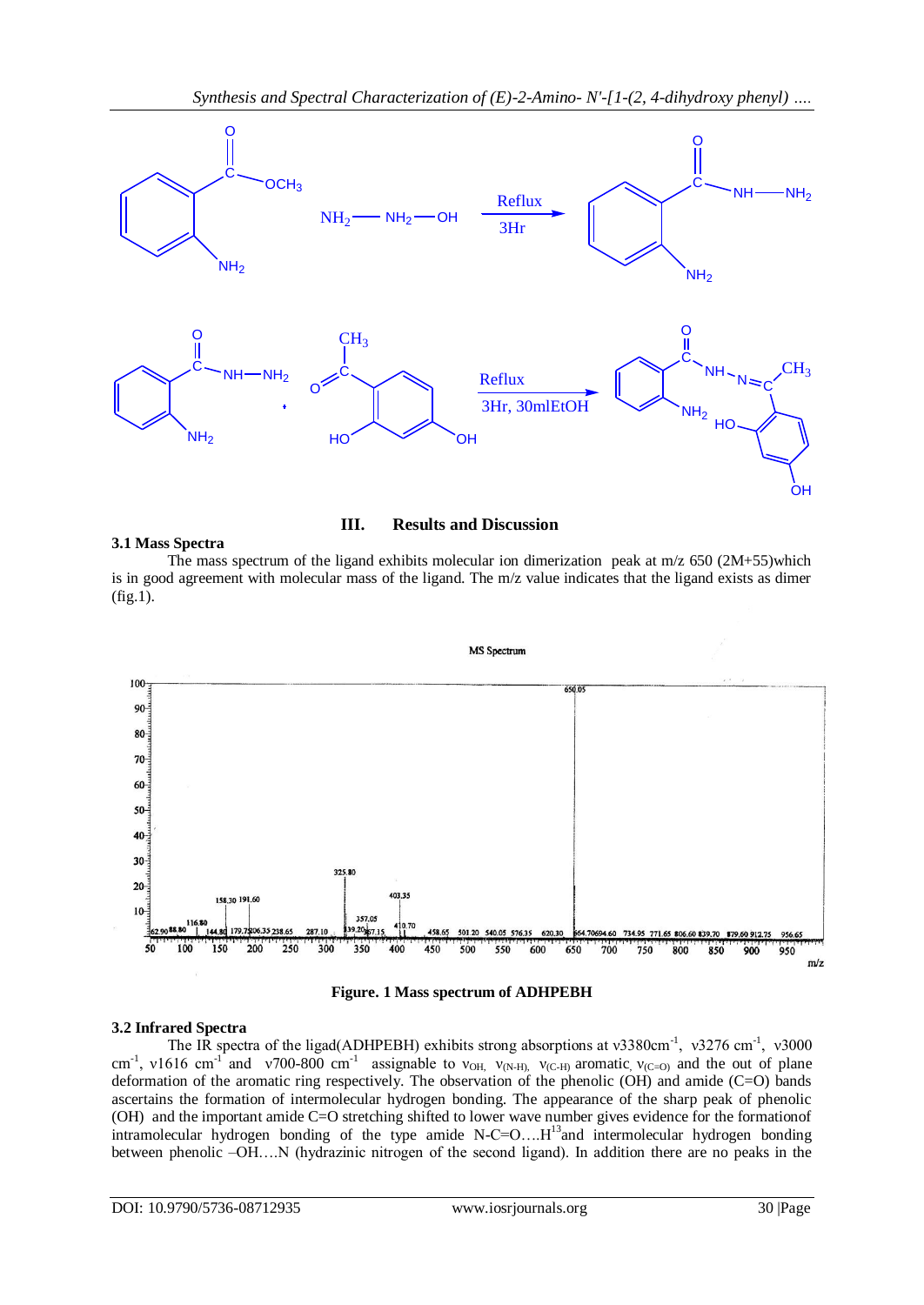1540-1560 cm<sup>-1</sup> region indicates absenceof C=N stretch and existence of the ligand in keto (N-C=O) form in solid state. There is a C-N stretch appearing at  $1386 \text{cm}^{-1}$ .



**Figure.2 IR spectrum of ADHPEBH**



**Figure.3 IR spectrum of ADHPEBH**

# **3.2 <sup>1</sup>H-NMR**

The <sup>1</sup>H-NMR spectrum of the ligand (ADHPEBH) shows signals assigned to the protons of ( phenolic OH,aromatic NH, aromatic CH, -CH3) at (13.2, 5.4, 7-8, 4) ppm down field to TMS. The down field of the OH signal compared with that reported in literature is most probably due to the intermolecular hydrogen bonding established between the hydrogen atom of the phenolic hydroxyl group and the hydrazinic nitrogen<sup>14,15</sup> as previously provided by the IR data.



**Figure.4 <sup>1</sup>H-NMR spectrum of ADHPEBH**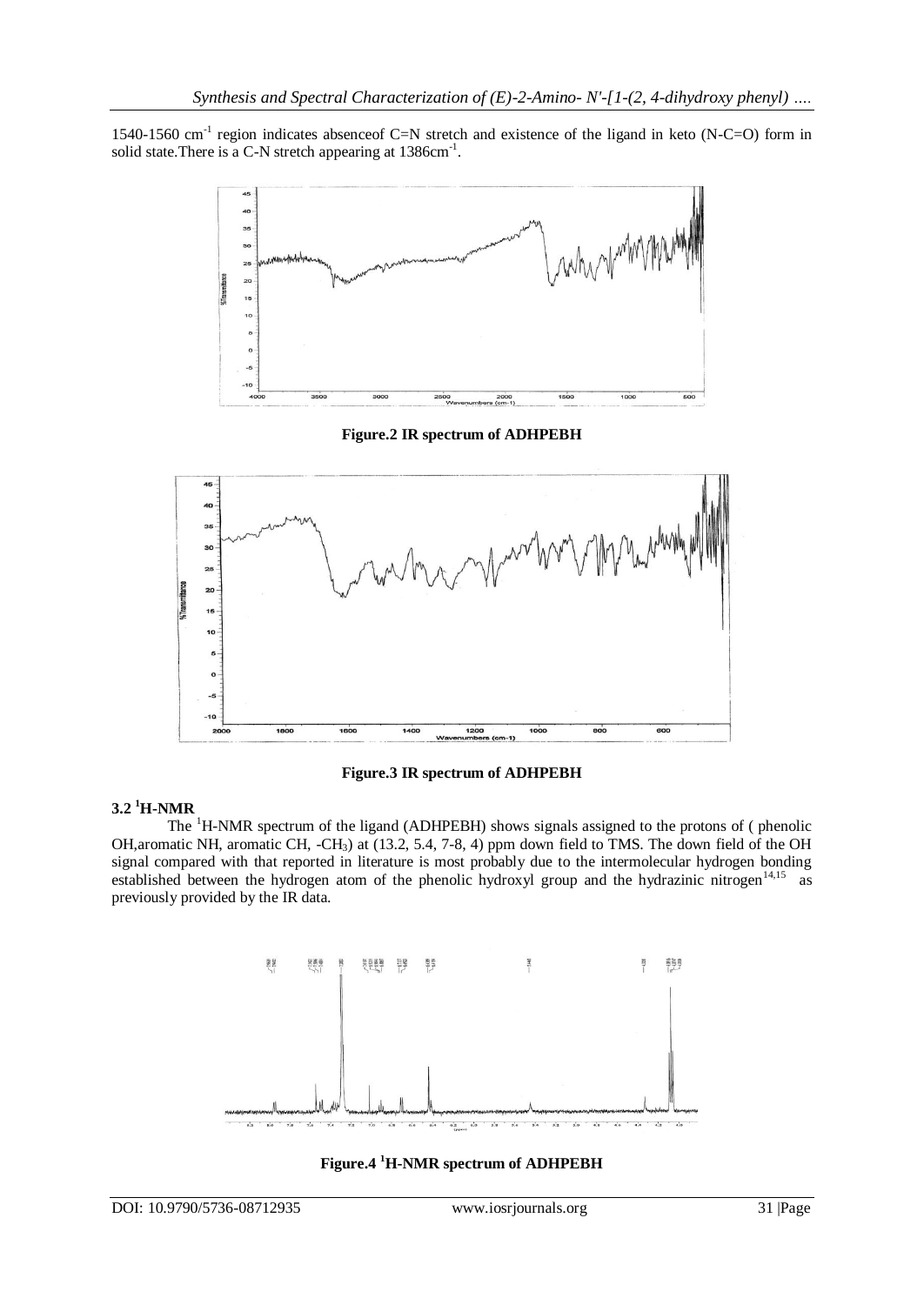

**Figure.5 <sup>1</sup>H-NMR spectrum of ADHPEBH**

## **3.3 D2O exchange**

The  $D_2O$  exchange of the ligand retains the OH peak and suppression of NH peak shows that the aromatic NH<sub>2</sub> has not involved in hydrogen bonding. From the  $D_2O$  exchange it is inferred that the two ligands are bonded through two types of hydrogen bonding<sup>16</sup>. The first hydrogen bonding is between amide C=O of one ligand and amide proton of same ligand (intramolecular hydrogen bonding). The second hydrogen bonding is between phenolic OH and hydrazinic nitrogen of the second ligand. This further confirms the existence of the ligand as dimer form through intermolecular hydrogen bonding.



**Figure.6 D2O exchange of ADHPEBH**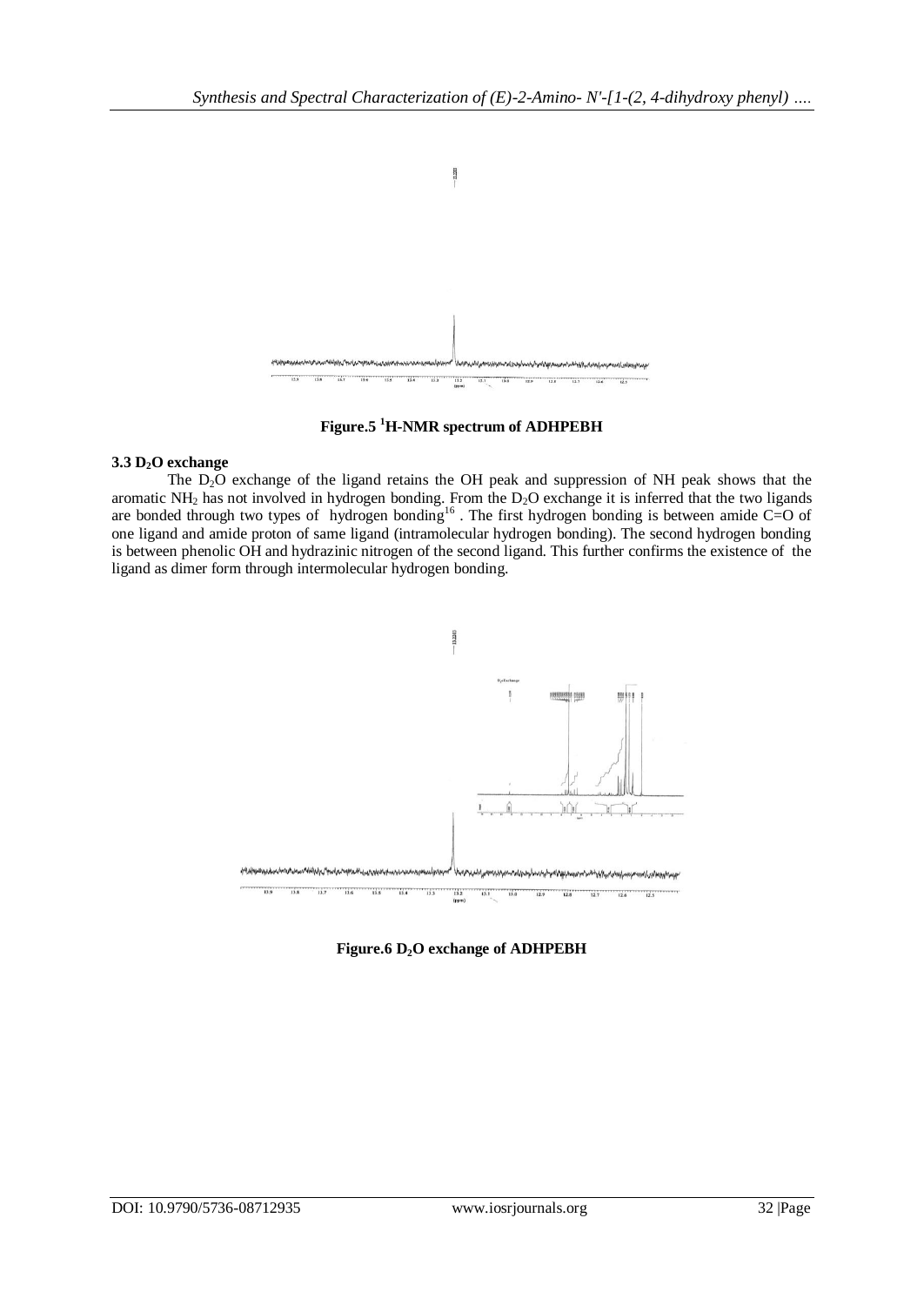

**Figure. 7 D2O exchange of ADHPEBH**

# **IV. Cytotoxicity**

## **4.1 Chemicals**

3-(4,5–dimethyl thiazol–2–yl)–5–diphenyl tetrazolium bromide (MTT), Fetal Bovine serum (FBS), Phosphate Buffered Saline (PBS), Modified Eagle's Medium (DMEM) and Trypsin were obtained from Sigma Aldrich Co, St Louis, USA. EDTA, Glucose and antibiotics from Hi-Media Laboratories Ltd., Mumbai. Dimethyl Sulfoxide (DMSO) and Propanol from E.Merck Ltd., Mumbai, India.

1.8 Cell lines and Culture medium A549 (Human lung carcinoma) cell line was procured from National Centre for Cell Sciences (NCCS), Pune, India. Stock cells were cultured in MEM supplemented with 10% inactivated Fetal Bovine Serum (FBS), penicillin (100 IU/ml), streptomycin (100 mg/ml) and amphotericin B (5 mg/ml) in an humidified atmosphere of 5% CO<sub>2</sub> at 37°C until confluent. The cells were dissociated with TPVG solution (0.2% trypsin, 0.02% EDTA, 0.05% glucose in PBS). The stock cultures were grown in 25 cm2 culture flasks and all experiments were carried out in 96 microtitre plates (Tarsons India Pvt. Ltd., Kolkata, India)

## **4.2 Preparation of Test Solutions**

For Cytotoxicity studies, each weighed test drugs were separately dissolved in distilled DMSO and volume was made up with MEM supplemented with 2% inactivated FBS to obtain a stock solution of 1 mg/ml concentration and sterilized by filtration. Serial two fold dilutions were prepared from this for carrying out cytotoxic studies.

# **4.3 Determination of cell viability by MTT Assay**

Procedure: The monolayer cell culture was trypsinized and the cell count was adjusted to 1.0 x 105 cells/ml using MEM containing 10% FBS. To each well of the 96 well micrometre plate, 0.1 ml of the diluted cell suspension (approximately 10,000 cells) was added. After 24 h, when a partial monolayer was formed, the supernatant was flicked off, washed the monolayer once with medium and 100 ml of different test concentrations of test drugs were added on to the partial monolayer in micrometre plates. The plates were then incubated at 37o C for 3 days in 5% CO2 atmosphere, and microscopic examination was carried out and observations were noted every 24 h interval. After 72 h, the drug solutions in the wells were discarded and 50 ml of MTT in PBS was added to each well. The plates were gently shaken and incubated for 3 h at 37o C in 5% CO<sup>2</sup> atmosphere. The supernatant was removed and 100 ml of propanol was added and the plates were gently shaken to solubilize the formed formazan. The absorbance was measured using a microplate reader at a wavelength of 540 nm. The percentage growth inhibition was calculated using the following formula and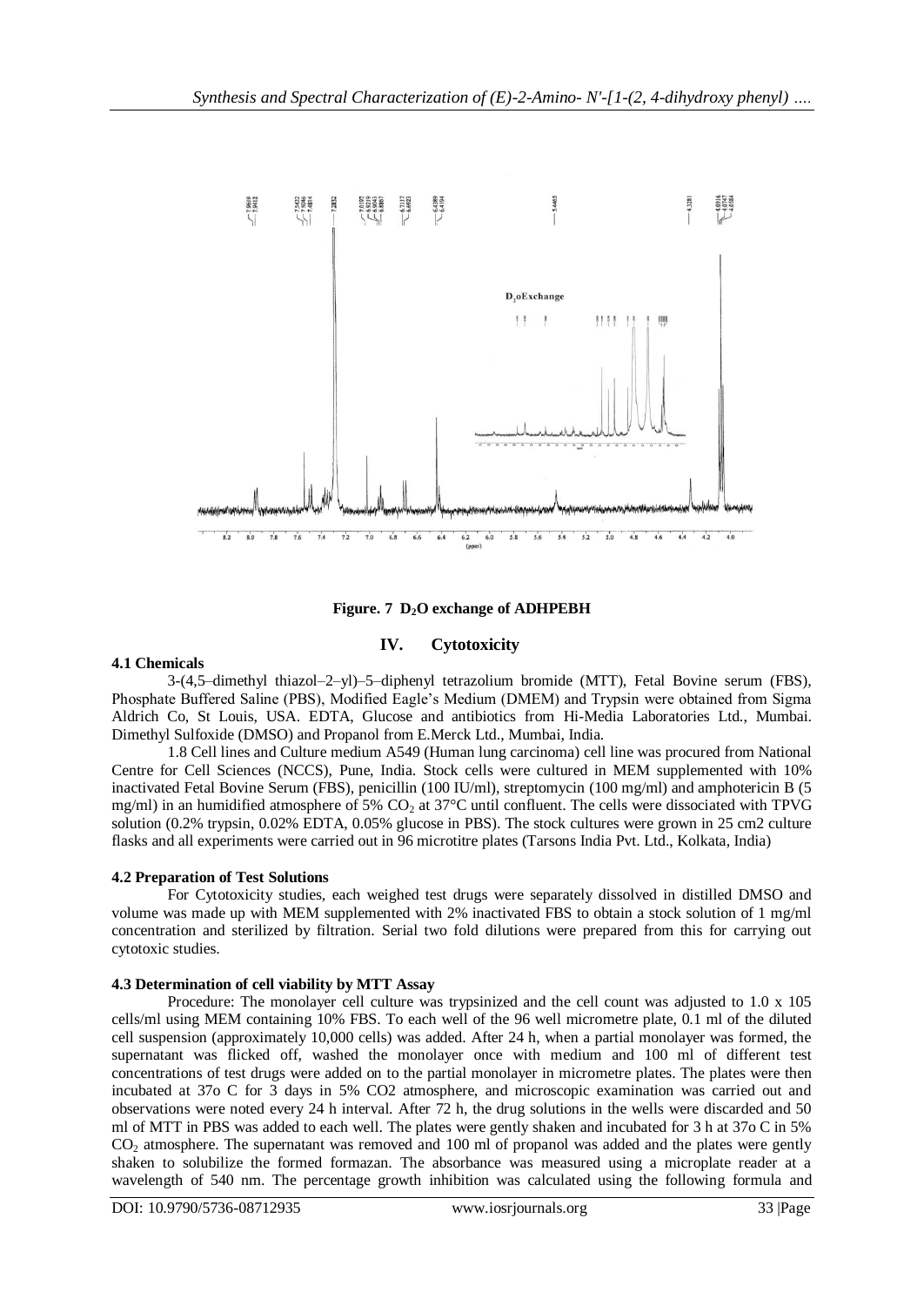concentration of test drug needed to inhibit cell growth by 50% (CTC50) values is generated from the doseresponse curves for each cell line. The cytotoxic data of the ligand is given in the table below.



**Cytotoxic effect of ADHPEBH on A549 cell line**

**Table. 1 Cytotoxic properties of ADHPEBH against A549 cell line (Human lung carcinoma)**

| Sl.No | Name of        | Test conc.   | % cytotoxicity  | $CTC_{50}$   |
|-------|----------------|--------------|-----------------|--------------|
|       | Test drug      | $(\mu g/ml)$ |                 | $(\mu g/ml)$ |
|       |                | 1000         | $22.79 \pm 2.4$ |              |
|       |                | 500          | $10.79 \pm 1.7$ |              |
|       | <b>ADHPEBH</b> | 250          | $8.68 \pm 1.6$  | >1000        |
|       |                | 125          | $3.35 \pm 0.6$  |              |
|       |                | 62.5         | $3.28 \pm 1.2$  |              |

### **Photos**



**Control**